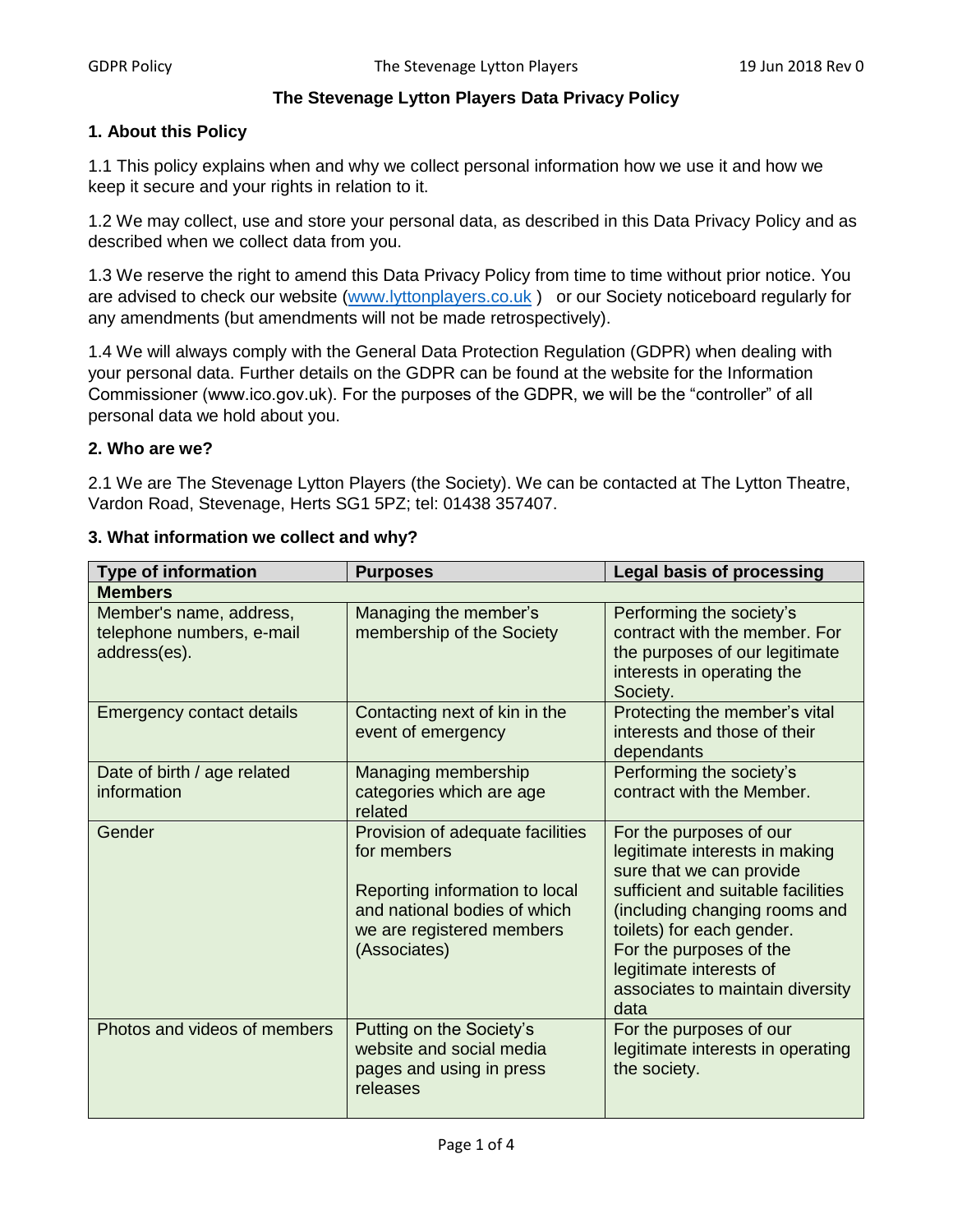| Photos and videos of members<br>16 and under.                                                                                                    | Putting on the Society's<br>website and social media<br>pages and using in press<br>releases                                                                                                                                                     | <b>Consent: We will seek the</b><br>member's parent or guardian<br>consent on their membership<br>application form. Consent may<br>be withdrawn at any time by<br>contacting the society by e-mail<br>or letter.                                                  |
|--------------------------------------------------------------------------------------------------------------------------------------------------|--------------------------------------------------------------------------------------------------------------------------------------------------------------------------------------------------------------------------------------------------|-------------------------------------------------------------------------------------------------------------------------------------------------------------------------------------------------------------------------------------------------------------------|
| <b>Voluntary medical condition</b><br>information for Youth Leaders<br>on members 16 and under.<br>(e.g. Asthma inhaler is with<br>youth member) | Used to aid the youth leader to<br>understand if there are medical<br>issues and treatment plans that<br>they need to be aware of.                                                                                                               | Voluntary: For the purposes of<br>our legitimate interests in<br>operating and promoting the<br>society                                                                                                                                                           |
| The Member's name and<br>e-mail address                                                                                                          | For the provision of an<br>electronic newsletter and other<br>informative updates of the<br>society's activities                                                                                                                                 | <b>Consent:</b> We will seek the<br>member's consent on their<br>membership application form.<br>The member may withdraw<br>their consent at any time by<br>contacting the society by e-mail<br>or letter or by selecting the link<br>at the bottom of the email. |
| Bank account details of the<br>member or other person<br>making payment to the Society                                                           | Managing the Member's and<br>their dependants' membership<br>of the Society, the provision of<br>services and events                                                                                                                             | Performing the society's<br>contract with the Member.                                                                                                                                                                                                             |
| Name, e-mail address and<br>telephone number of each<br><b>Society Officer and Society</b><br>committee member                                   | Information published on the<br>Society's website, in the<br>Society's newsletter and other<br>publications, in the Society's<br>marketing materials and made<br>available to Associates in each<br>case as a point of contact at<br>the society | For the purposes of our<br>legitimate interests in operating<br>and promoting the society                                                                                                                                                                         |
| Audience                                                                                                                                         |                                                                                                                                                                                                                                                  |                                                                                                                                                                                                                                                                   |
| Name, address, telephone<br>numbers, email, number and<br>type of ticket purchased and for<br>which event                                        | For the provision of supplying<br>tickets and monitoring the<br>popularity of events                                                                                                                                                             | Performing the society's<br>contract with the individual. For<br>the purposes of our legitimate<br>interests in operating the<br>society.                                                                                                                         |
| Name and email                                                                                                                                   | For the provision of an<br>electronic newsletter and other<br>informative updates of the<br>society's activities                                                                                                                                 | <b>Consent: We will seek the</b><br>individuals consent at point of<br>sale. The individual may<br>withdraw their consent at any<br>time by opting out on the link at<br>the base of the email or by<br>contacting the society by email<br>or letter.             |
| <b>Temporary Contracts</b>                                                                                                                       |                                                                                                                                                                                                                                                  |                                                                                                                                                                                                                                                                   |
| Musicians, Directors and<br>Performers sub-contracted<br>temporarily by the society (sub-<br>contractors)                                        | Entering into and managing<br>arrangements with sub-<br>contractors                                                                                                                                                                              | Entering into and performing<br>contracts with sub-contractors                                                                                                                                                                                                    |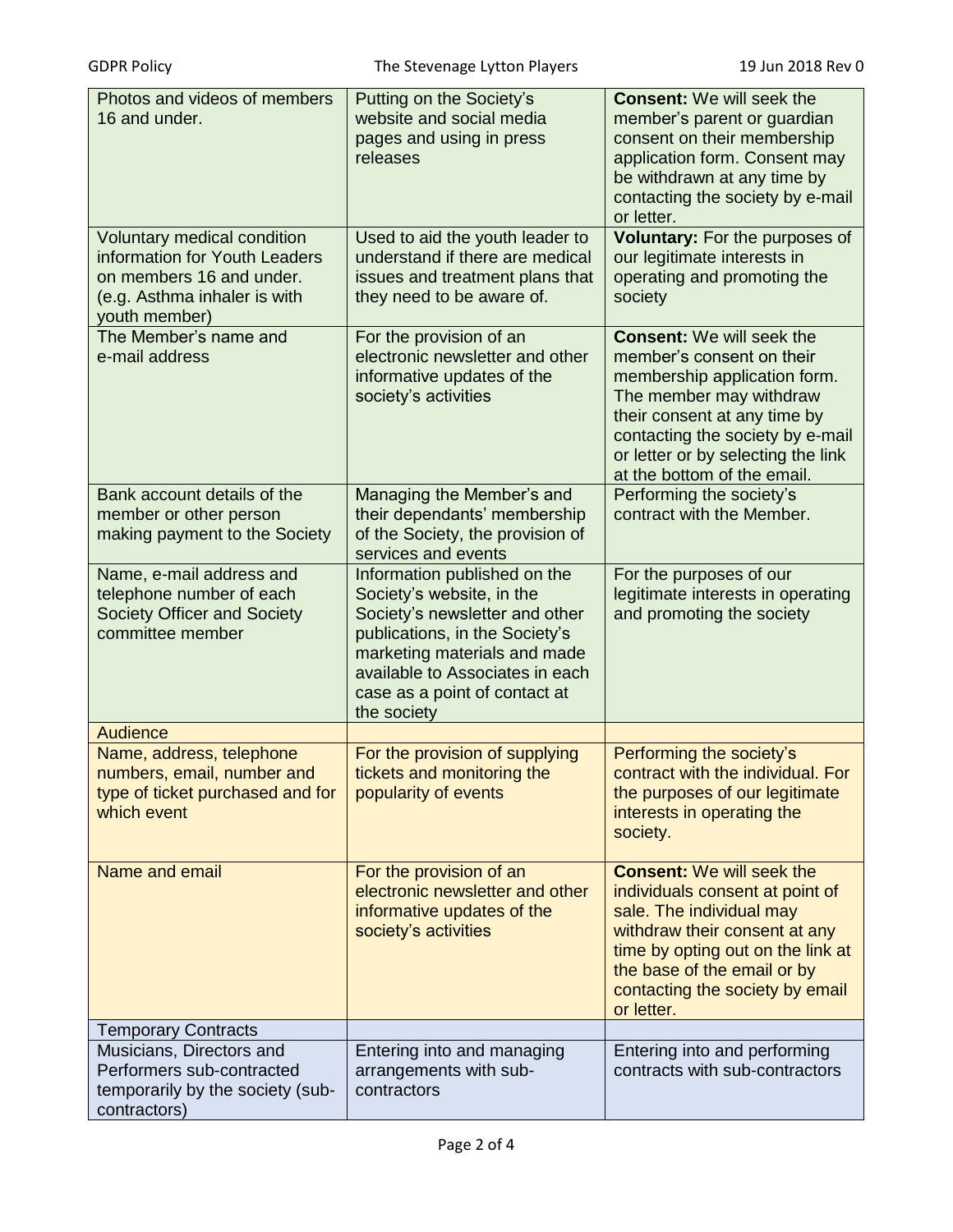| <b>Suppliers</b>                     |                                   |                              |
|--------------------------------------|-----------------------------------|------------------------------|
| <b>Employees and representatives</b> | <b>Entering into and managing</b> | Entering into and performing |
| of suppliers to the Society          | arrangements with suppliers       | contracts with suppliers     |

#### 4. **How we protect your personal data**

4.1 We will not transfer your personal data outside the EU other than where this is necessary as part of an agreement with a data processor e.g. MailChimp stores data on US based servers. Details of our data processor privacy contracts are available in section 5.4.

4.2 We have implemented generally accepted standards of technology and operational security in order to protect personal data from loss, misuse, or unauthorised alteration or destruction.

4.3 Please note however that where you are transmitting information to us over the internet this can never be guaranteed to be 100% secure.

4.4 For any payments which we take from you online we will use a recognised online secure payment system.

4.5 We will notify you promptly in the event of any breach of your personal data which might expose you to serious risk.

#### 5. **Who else has access to the information you provide us?**

5.1 We will never sell your personal data. We will not share your personal data with any third parties without your prior consent (which you are free to withhold) except where we are required to do so by law or as set out in the table above or in paragraphs 5.2, 5.3 and 5.4 below.

5.2 We may pass your personal data to third parties who are service providers, agents and subcontractors to us for the purposes of completing tasks and providing services to us (e.g. to act as Musicians or Directors). We do this for the purpose of our legitimate interests in operating the Society and for performing our contract with you. However, we disclose only the personal data that is necessary for the third party to deliver the service and we have a contract in place that requires them to keep your information secure and not to use it for their own purposes. It is possible that third parties may themselves engage others (sub-processors) to process your data. Where this is the case third parties will be required to have contractual arrangements with their sub-processor(s) that ensure your information is kept secure and not used for their own purposes.

5.3 We may also pass your personal data to our Associates for the purposes of carrying out surveys when it is in the legitimate interest of the Society and our Associates to do so. Our Associates may use third parties to carry out the surveys but disclose only the personal data that is necessary for the third party to do so and will have a contract in place that require the third party to keep your information secure and not to use it for their own purposes.

5.4 The society uses the following 'Data Processors' to process specific data on the society's behalf.

| Data Processor      | Purpose                      | Link to their policy |
|---------------------|------------------------------|----------------------|
| <b>TicketSource</b> | For the management of ticket | Terms & Conditions   |
|                     | sales.                       |                      |